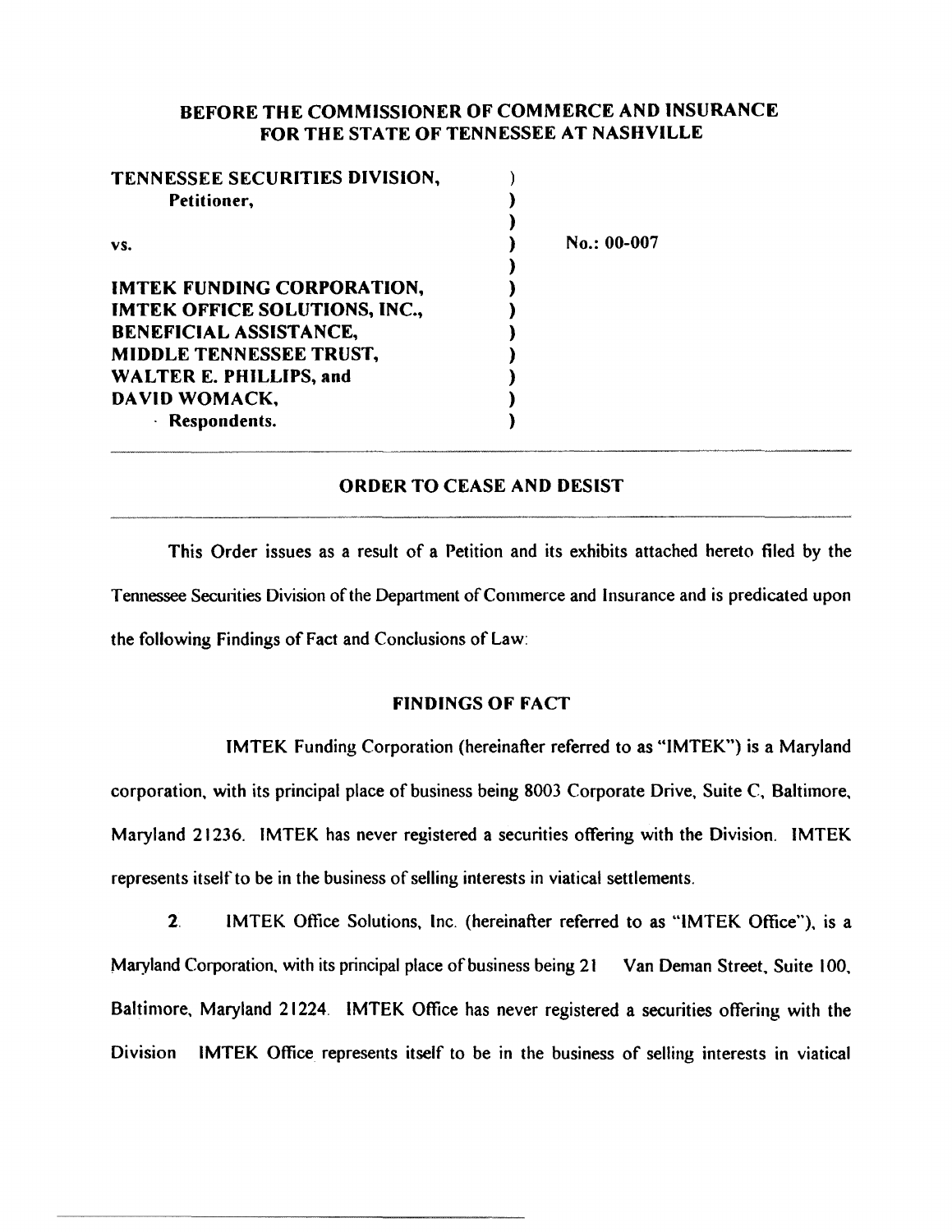settlements.

3. Beneficial Assistance (hereinafter referred to as "Beneficial") is a wholly owned subsidiary of IMTEK Oftice, with its principal place of business being 8003 Corporate Drive, Suite C. Baltimore. Maryland 21236. Beneficial has never registered a securities offering with the Division. Beneficial represents itself to be in the business of selling interests in viatical settlements.

4. Middle Tennessee Trust is reportedly a Tennessee company with its place of business being 1535 West Northfield. Murfreesboro, Tennessee 37219. Middle Tennessee Trust has never registered with the Division as a broker-dealer.

5. Walter E. Phillips (hereinafter referred to as •Phillips") is a citizen and resident of the State of Tennessee, with his residence being 2326 Crown Hill Drive, Murfreesboro. Tennessee 37129. Phillips has never registered with the Division as a broker-dealer, or as an agent of a brokerdealer.

6. David Womack (hereinafter referred to as "Womack") is a citizen and resident of the State of Tennessee, with his mailing address being P. O. Box 1564, Murfreesboro, Tennessee 37133-1564. Womack has never registered with the Division as a broker-dealer, or as an agent of a brokerdealer.

7 let The Respondents are presently and will continue to be engaged in the offer and/or sale of securities to Tennessee residents, which are not registered with the Securities Division, and do not qualify for any of the exemptions provided in the Tennessee Securities Act of 1980. as amended. Tenn. Code Ann. §§ 48-2-101. *et seq.* As a result of this activity, the public will suffer immediate and irreparable injury, loss or damage:

8. Fhe Respondents, Middle Tennessee Trust. Phillips, and Womack, are presently and will continue to act as a broker-dealer and agents in the State of Tennessee without proper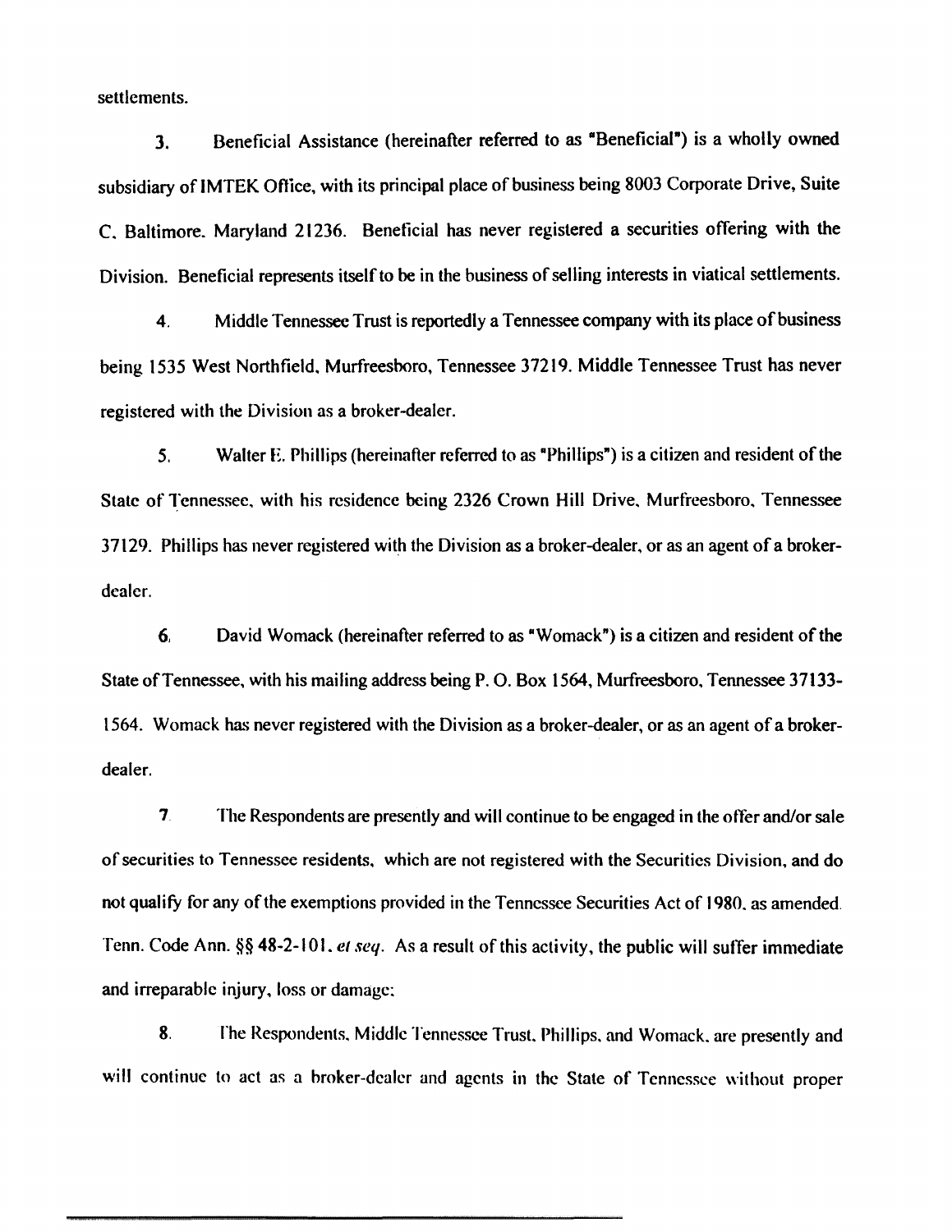registration. and wilt continue to solicit Tennessee resident customers. As a result of this activity, the public will suffer immediate and irreparable injury, loss or damage;

9. The Respondent., Middle Tennessee Trust. is presently and will continue to employ persons to act as agents of the Respondents without the proper registration. and will continue to solicit Tennessee resident customers. As a result of this activity the public will suffer immediate and irreparable injury. loss or damage;

10. The Respondents, in connection with the offer, sale and purchase of a security in this state. are engaged in an act. practice or course of business which operates as a fraud or deceit upon citizens of this state:

I This Order is in the public interest and necessary for the protection of investors. and is consistent with the purposes fairly intended by the Act;

#### CONCLUSIONS OF LAW

Tennessee Code Annotated § 48-2-l 04 provides that it is unlawful for any person to sell any security in this state unless it is registered under this part, the security transaction is exempted under§ 48-2-103. or the security is a covered security.

2. Tennessee Code Annotated  $\delta$  48-2-102 provides that a security includes investment contracts. In *Slate v. Brewer.* 932 S.W.2d 1. 1 (Tenn.Crim.App. 1996). the court held that an instrument or agreement would be considered an investment contract when (1) an offeree furnishes initial value to an offeror, (2) a portion of this initial value is subjected to the risks of the enterprise, (3) the furnishing of the initial value is induced by the offeror's promises or representations which give rise to a reasonable understanding that a valuable benefit of some kind. over and above the initial value, will accrue to the offeree as a result of the operation of the enterprise, and (4) the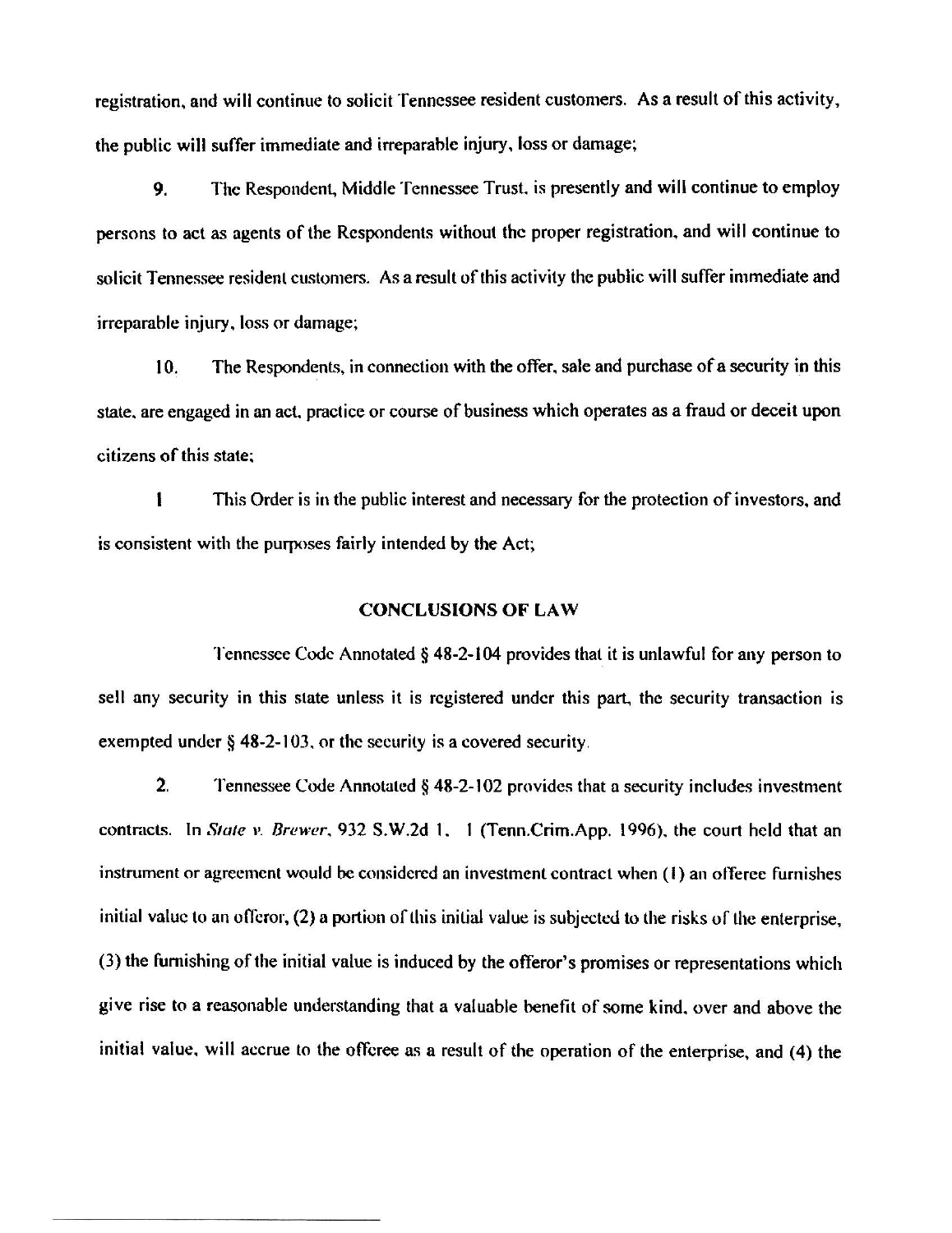offeree does not receive the right to exercise practical and actual control over the managerial decisions of the enterprise.

3. Tennessee Code Annotated § 48-2-102(3) defines a "broker-dealer" as any person engaged in the business of effecting transactions in securities for the account of others. or any person engaged in the business of buying or selling securities issued by one ( l) or more other persons for such person's own account and as part of a regular business rather than in connection with such person's investment activities;

4 Tennessee Code Annotated§ 48-2-102(2) defines an "agent" as any individual, other than a broker-dealer. who represents a broker-dealer in effecting or attempting to effect purchases or sales of securities from. in or into this state:

5. 'ennessee Code Annotated § 48-2-1 09(a) provides that it is unlawful for any person to transact business from or in this state as a broker-dealer or agent unless such person is registered as a broker-dealer or agent under this part;

6. Tennessee Code Annotated § 48-2-1 09(b) provides that it is unlawful for any brokerdealer to employ an agent to transact business as an agent unless the agent is registered under this part;

7. Based upon the Findings of Fact. the Respondents have violated. and are violating Tennessee Code Annotated § 48-2-104(a) by engaging in the offer and/or sale of an unregistered security;

8. Based upon the Findings of Fact. the Respondent, Middle Tennessee Trust, has violated and is violating Tennessee Code Annotated§ 48-2-1 09(a) and (b) by acting as unregistered broker-dealer and employing unregistered agents.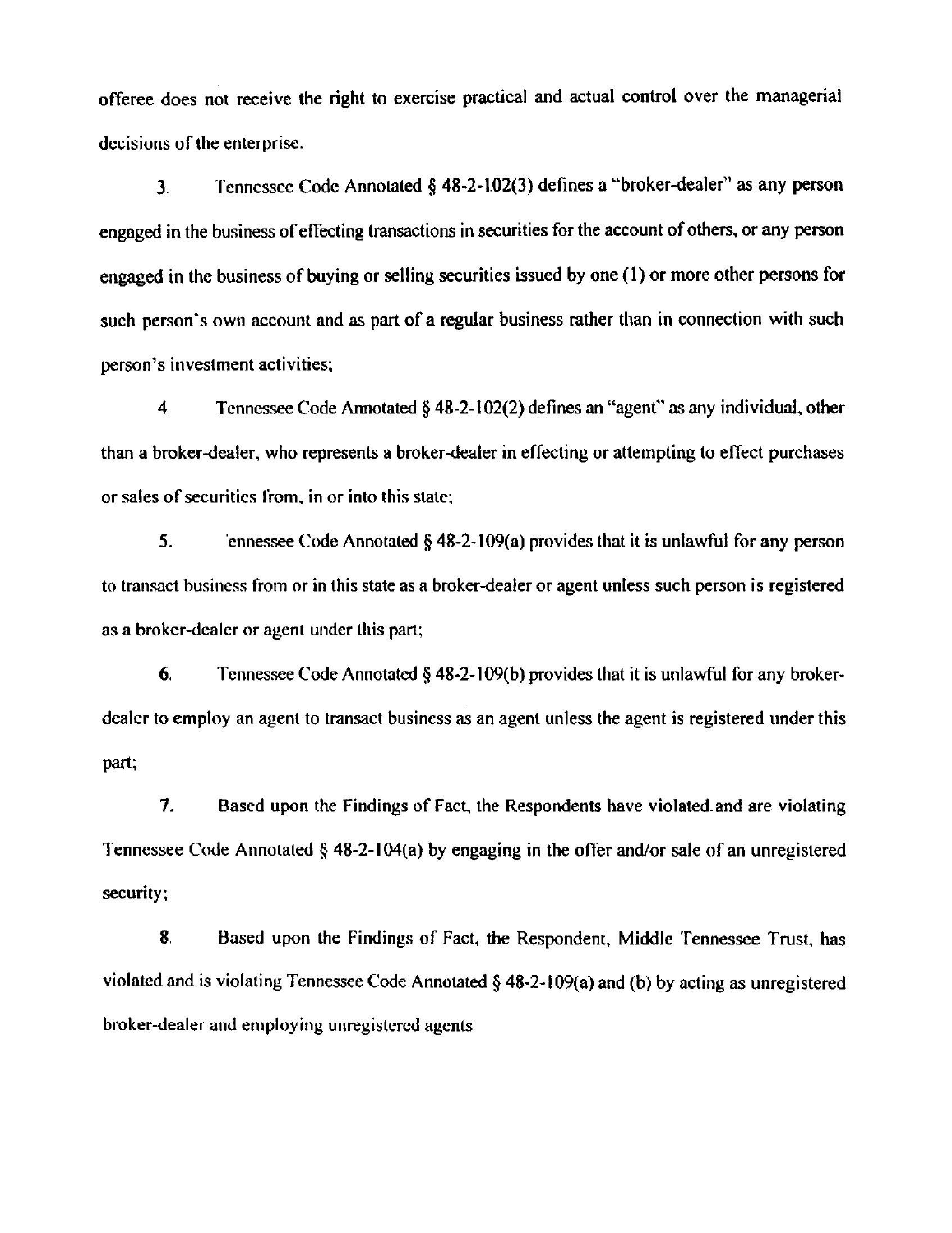9. Based upon the Findings of Fact, the Respondents, Phillips, and Womack, have violated and are violating Tennessee Code Annotated§ 48-2-1 09(a) by acting as unregistered agents;

10. Tennessee Code Annotated§ 48-2-116 provides that the Commissioner may make, promulgate, amend, and rescind such Orders as are necessary to carry out the provisions of the Tennessee Securities Act of 1980. as amended. and that such Order is in the public interest, necessary for the protection of investors. and consistent with the purposes fairly intended by the policy and provisions of the Act;

1 Tennessee Code Annotated§ 48-2-116(e)(2)" provides that no Order may be entered without prior notice to affected parties (unless the Commissioner determines that prior notice would not be in the public interest and would be detrimental to the protection of investors), an opportunity for a hearing before the Commissioner, and written Findings of Fact and Conclusions of Law;

12. Based upon the Findings of Fact, it would not be in the public interest and it would be detrimental to the protection of investors if prior notice of this Order were given to affected parties;

NOW, THEREFORE, in consideration of the foregoing, it is ORDERED that:

The Respondents shall comply with the provisions of the Tennessee Securities Act of 1980, as amended.

 $2.$  The Respondents shall cease and desist in the future conduct of offering and/or selling any unregistered security from, in, or into the State of Tennessee until such time as all securities offered and/or sold are effectively registered with the Division.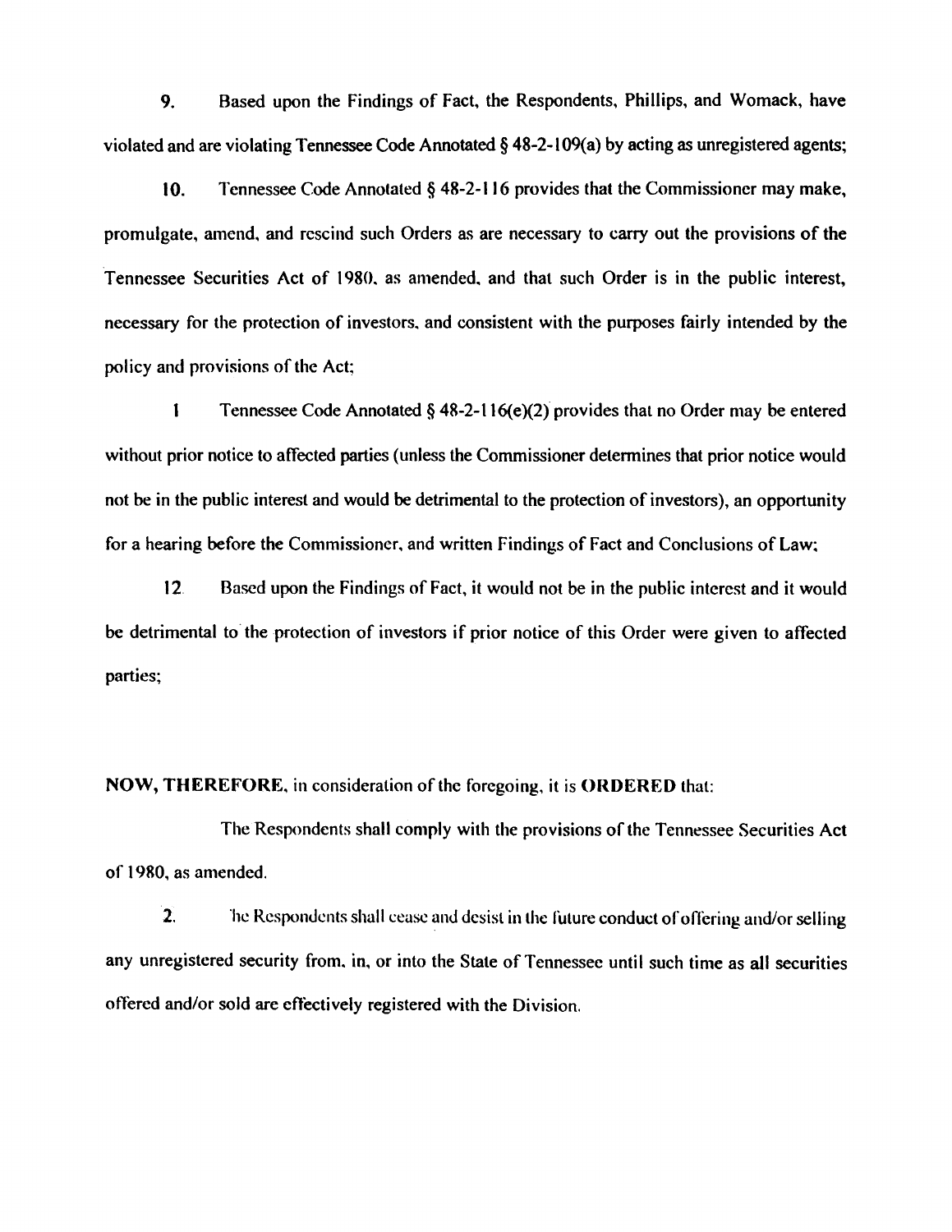3. The Respondents shall cease and desist in the further conduct as a broker-dealer or agent of a broker-dealer from, in, or into the State of Tennessee until such time as they are effectively registered with the Division to engage· in such activity.

4. The Respondents shall cease and desist in the future conduct of employing persons whom are not registered with the Division as agents from offering and/or selling securities on behalf of the Respondent.

5. All persons in any way assisting. aiding, or helping any of the aforementioned Respondents in any of the aforementioned violations of the Tennessee Securities Act of 1980, as amended. Tennessee Code Annotated§§ 48-2-101, *et seq.,* shall cease and desist from all such activities in violation of the Tennessee Securities Act of 1980. as amended.

This Order is not intended to prohibit any lawful conduct in which the Respondents might be engaged.

Entry of this Order shall not in any way restrict the Tennessee Securities Division or the Commissioner of Commerce and Insurance from taking further action with respect to these or other possible violations by the Respondents of the Act or any of the Rules promulgated thereunder.

This Order shall become a Final Order thirty (30) days from the date of its entry, unless written notification requesting a hearing is made within that thirty (30) day period.

You are advised that you have the right to a hearing as to all matters raised in this Order. If you wish to exercise your right to a hearing. please notify:

# DAPHNE D. SMITH ASSISTANT COMMISSIONER FOR SECURITIES STATE OF TENNESSEE, DEPARTMENT OF COMMERCE AND INSURANCE DAVY CROCKETT TOWER, SUITE 680 SOOJAMES ROBERTSON PARKWAY NASHVILLE, TENNESSEE 37243